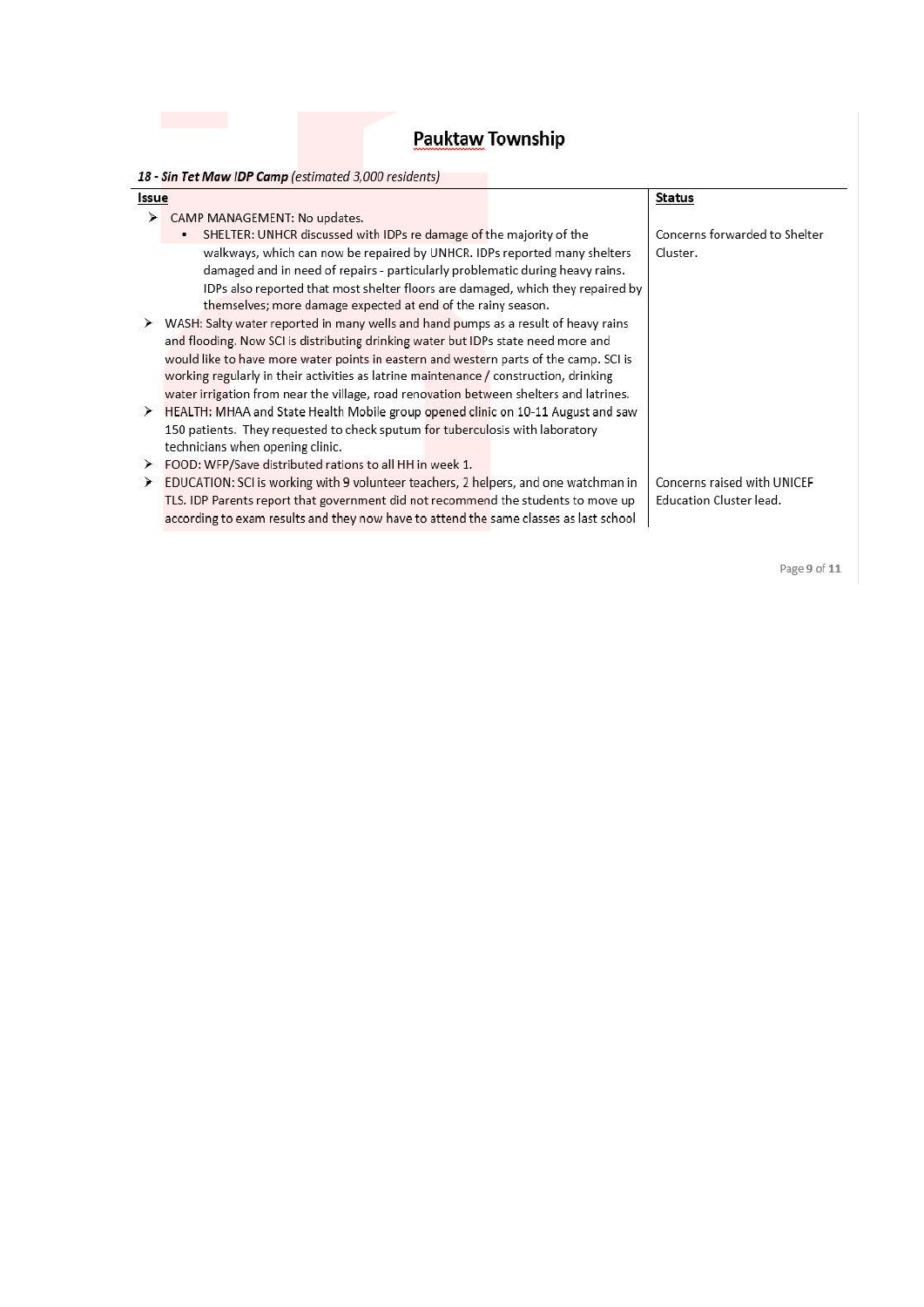

|                                                  | year.                                                                                                    |                              |  |  |  |  |  |  |
|--------------------------------------------------|----------------------------------------------------------------------------------------------------------|------------------------------|--|--|--|--|--|--|
| ⋗                                                | NON-FOOD ITEM: ICRC distributed fuel sticks to 666 HHs on 20th August, but IDPs state                    | Concerns forwarded to ICRC.  |  |  |  |  |  |  |
|                                                  | not enough, and complained distribution was late.                                                        |                              |  |  |  |  |  |  |
| ➤                                                | PROTECTION: Regular protection monitoring, IPA, and support to women's group on-                         |                              |  |  |  |  |  |  |
|                                                  | going.                                                                                                   |                              |  |  |  |  |  |  |
| $\blacktriangleright$                            | <b>NUTRITION: Regular activities on-going.</b>                                                           |                              |  |  |  |  |  |  |
| ➤                                                | <b>CHILD PROTECTION: Regular activities on-going.</b>                                                    |                              |  |  |  |  |  |  |
|                                                  |                                                                                                          |                              |  |  |  |  |  |  |
|                                                  | 19 - Sin Tet Maw Village (estimated 3,700 residents)                                                     |                              |  |  |  |  |  |  |
| <b>Issue</b>                                     |                                                                                                          | <b>Status</b>                |  |  |  |  |  |  |
|                                                  | ▶ PROTECTION: Regular protection monitoring and support to women's group on-going.                       |                              |  |  |  |  |  |  |
|                                                  |                                                                                                          |                              |  |  |  |  |  |  |
|                                                  | 20 - Ah Htet Ywar Village                                                                                |                              |  |  |  |  |  |  |
|                                                  | > PROTECTION: No updates.                                                                                |                              |  |  |  |  |  |  |
|                                                  |                                                                                                          |                              |  |  |  |  |  |  |
| 21 - Baw Da Li Village (estimated 900 residents) |                                                                                                          |                              |  |  |  |  |  |  |
|                                                  |                                                                                                          |                              |  |  |  |  |  |  |
|                                                  |                                                                                                          |                              |  |  |  |  |  |  |
|                                                  | > SHELTER: Villagers requested to renovate the main road and to get fly proof latrines for               |                              |  |  |  |  |  |  |
|                                                  | each house.                                                                                              |                              |  |  |  |  |  |  |
|                                                  | > PROTECTION: Regular protection monitoring and support to women's group on-going.                       |                              |  |  |  |  |  |  |
|                                                  | 22 - Ah Nauk Ywe IDP Camp (estimated 3,900 residents)                                                    |                              |  |  |  |  |  |  |
| <b>Issue</b>                                     |                                                                                                          | <b>Status</b>                |  |  |  |  |  |  |
| $\blacktriangleright$                            | SECURITY: Agreement was reached between CMC and INGOs/OCHA that all activities                           |                              |  |  |  |  |  |  |
|                                                  |                                                                                                          |                              |  |  |  |  |  |  |
|                                                  | will be resumed, and if any problems occur they will be referred to security minister as<br>appropriate. |                              |  |  |  |  |  |  |
|                                                  | CAMP MANAGEMENT: Repeated complaints about high number of people, especially                             | No Current CMA - LWF to take |  |  |  |  |  |  |
|                                                  | children, slipping on the walkways - unsafe during the rains. IDPs would like walkways                   | over camp in October 2014.   |  |  |  |  |  |  |
|                                                  | reinforced with stone.                                                                                   |                              |  |  |  |  |  |  |
|                                                  | SHELTER: Insufficient shelter for all IDPs due to the new arrivals during 2014.                          |                              |  |  |  |  |  |  |
|                                                  | WASH: SI activities resumed.                                                                             |                              |  |  |  |  |  |  |

- $\triangleright$  HEALTH: State Health Mobile Clinic opened and cured to over 30 patients on 11th August.
- FOOD: WFP food delivered (rice, beans, oil, salt, nutrition supplement) in week 1, but not covering more recently arrived IDPs.
- EDUCATION: LWF has taken on education in the camp.
- > NON-FOOD ITEM: ICRC delivered firewood on 02.07.2014 for all HHs.
- PROTECTION: Regular protection monitoring, IPA, and support to women's group ongoing.
- > NUTRITION: WFP distributed nutrition powder to malnutrition children and children under 5 years.
- > CHILD PROTECTION: No updates.

## *23 - Ah Nauk Ywe Village (estimated 2,500 residents)*

 $\triangleright$  Not visited this month. No updates.